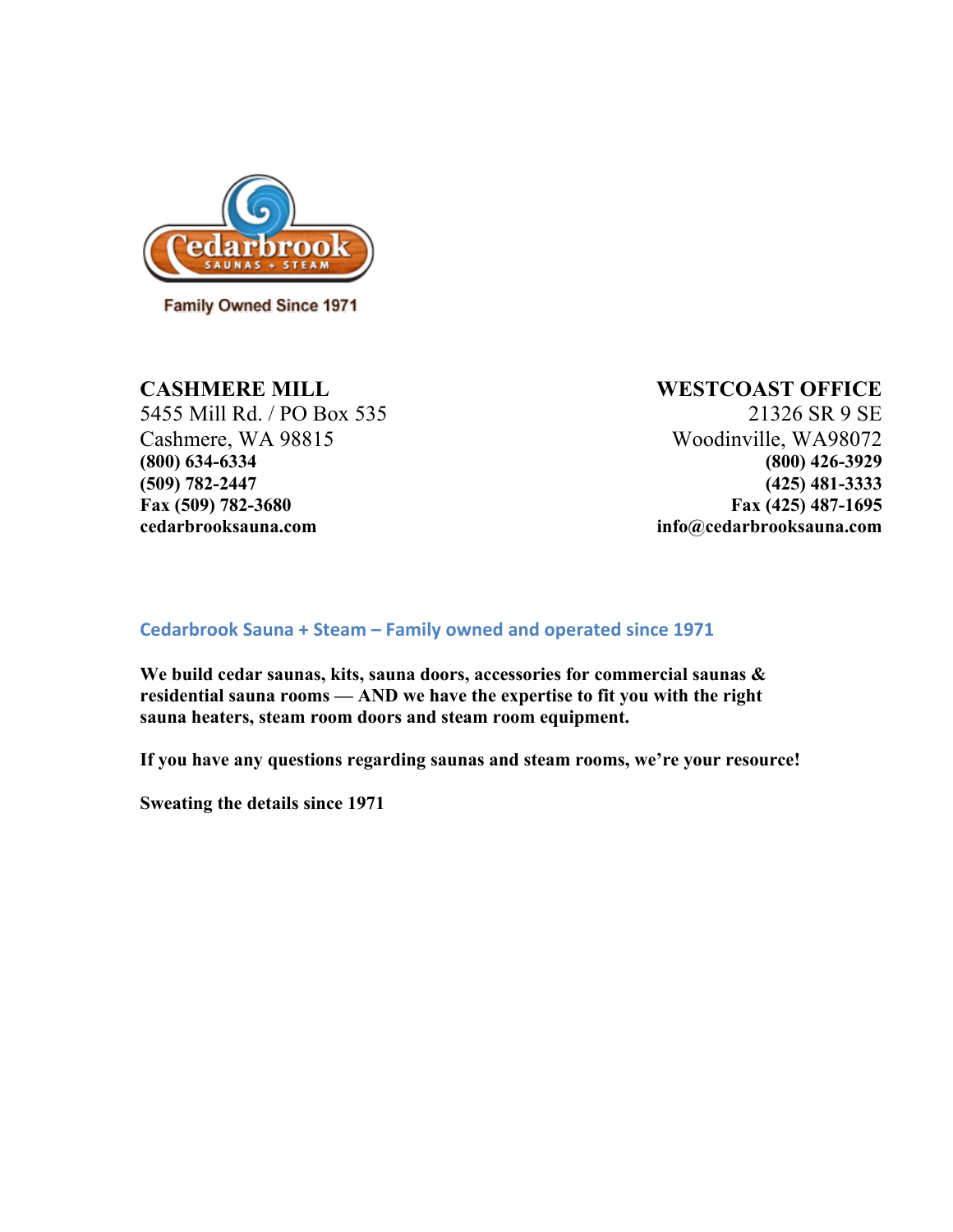

# "DESIGNER B" SERIES SAUNA HEATERS MODELS 4.5B, 6.0B, 8.0B (With built-in control) (UL#'s 1712-45-17,1712-60-17,1712-80-17)

Read all instructions carefully before installation. Please leave all instructions and warranty with the owner.

#### **WARNING**

Prolonged exposure to elevated temperatures is capable of inducing hyperthermia. Hyperthermia occurs when the internal temperature of the body reaches several degrees above the normal body temperature of 98.6°F. The symptoms of hyperthermia include an increase in the normal temperature of the body, dizziness, lethargy, drowsiness, and fainting. The effects of the hyperthermia include failure to perceive heat, failure to recognize the need to exit the room, unawareness of impending hazard, fetal damage in pregnant women, physical inability to exit the room and unconsciousness.

#### **WARNING**

The use of alcohol, drugs, or medication is capable of greatly increasing the risk of fatal hyperthermia.

# **SECTION 1: GENERAL INFORMATION**

These heaters are UL approved for permanent installations and electrical connections. Built with splash proof construction, the conducting parts are protected against water. All wiring must be performed in accordance with local codes. See Diagram 5 for wire and room size requirements.

These heaters are wall mounted, 16 W x 11 D x 23 H, with built in controls. 4211-81-G 09-07-05

# **WARNING**

Do not take a sauna if using alcohol, drugs or medications.

Pregnant women or persons with poor health should consult their physician before using any sauna.

Caution fire hazard: Do not use the sauna room for drving clothes, bathing suits, etc. Do not hang towels above heater or place any object other than the rocks supplied on the heater. If any darkening of the wall around the heater is noticed discontinue sauna use *immediately.* 

Inspect sauna regularly for required maintenance to heater, control and benches. Replace wood surfaces which show any signs of deterioration.

The heater gets extremely hot during operation and should not be touched or burns may result.

Minors should be adequately supervised whenever near a hot or warming sauna.



7014000 314 SKSM 103 B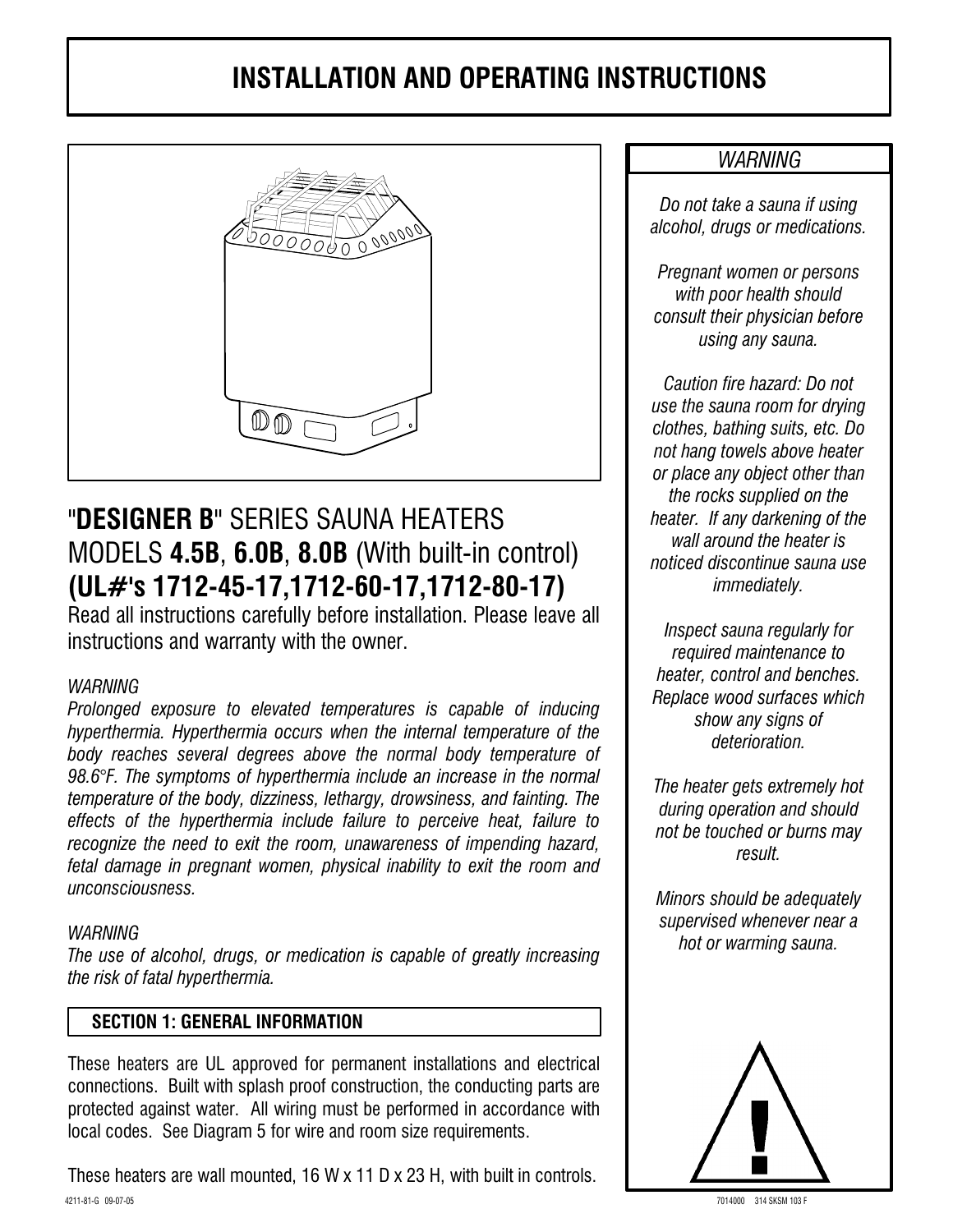**DIAGRAM1** 

### **MOUNTING BRACKET LOCATION AND TO MINIMUM DISTANCE TO COMBUSTIBLE MATERIAL**





Recheck your distances from the heater to combustible materials to be sure you have the proper minimum distances.

|               | <b>MINIMUM</b> |        |      |                                     |                 |  |  |  |  |  |
|---------------|----------------|--------|------|-------------------------------------|-----------------|--|--|--|--|--|
|               | "А"            | "R"    | "ቢ"  | ייחיי                               | "K"             |  |  |  |  |  |
| <b>HEATER</b> |                |        |      | DISTANCE DISTANCE DISTANCE DISTANCE | <b>DISTANCE</b> |  |  |  |  |  |
| DESIGNER 4.5B | 3.0"           | 3.5/8" | 4.0" | 103/4"                              | 23"             |  |  |  |  |  |
| DESIGNER 6.0B | 4.0"           | 4.5/8" | 5.0" | 103/4"                              | 23"             |  |  |  |  |  |
| DESIGNER 8.0B | 5.0"           | 5.5/8" | 6.0" | 111/2"                              | 23"             |  |  |  |  |  |

# **REQUIRED TO REDUCE FIRE HAZARD**

**OBSERVING MINIMUM DISTANCES IS** 



**DIAGRAM 2**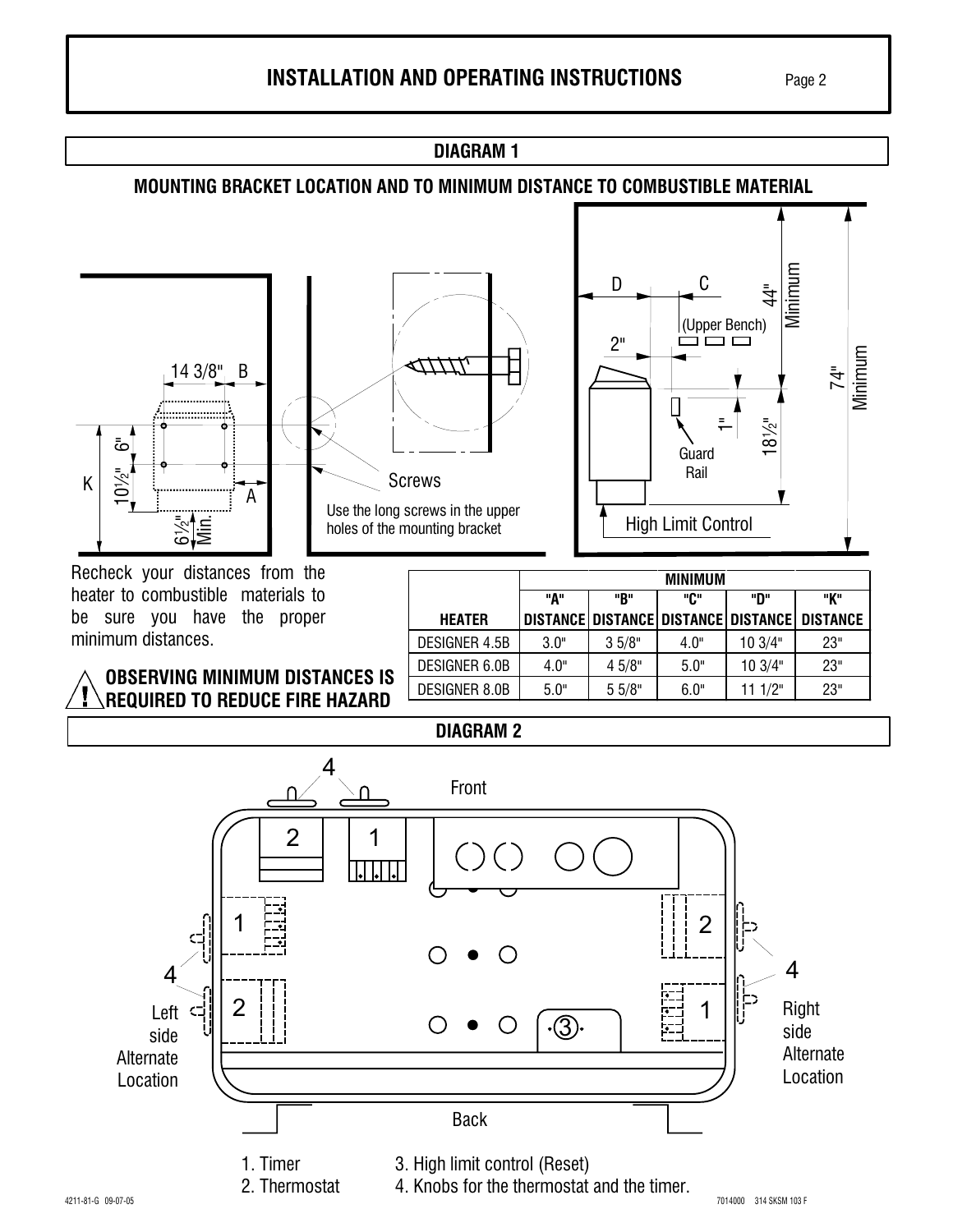#### **SECTION 2: MOUNTING OF SAUNA HEATER**

For ease of operation, the heater controls may be mounted on the front or either side. If the controls are relocated, this should be done before mounting the heater to the wall.

MOVING THE CONTROLS Lay the heater on its back: remove the control knobs by pulling them straight off (See Item 1 on Diagram 3); unsnap the plastic label plates from the left and right sides of the electrical enclosure and remove the screws from the left and right sides of the electrical box (See Item 2 on Diagram 3) and from the bottom cover of the box. Remove the painted trim piece from the front of the box. Remove the bottom cover by sliding it towards the back of the heater.

Remove the screws mounting the controls then carefully move the controls to their new position. Reassemble in the reverse order using the original hardware. Ensure that no wires are pulled loose, pinched, kinked, pulled tight or otherwise damaged. Use the plastic label plates to cover the unused control mounting positions.

HANGING THE HEATER Using the template provided, drill four 9/64" holes to fasten the heater to the wall. Install two  $\frac{1}{4}$  x 1  $\frac{1}{2}$  hex head lag screws (supplied with the heater) into the upper two holes. Tighten these screws until their heads are about 1/8" from the wall surface. The screws must be threaded through the wall into a framing member or backing board to support the heater weight. Hang the heater on the two upper screws.

Locate the two  $\frac{1}{4}$ " x 1" hex head lag screws (supplied with the heater) then install them into the two lower mounting holes. Tighten to lock the heater in place.

See Diagram 1 & 2 for the heater location details and the necessary clearances to combustible materials.

# SECTION 3: PLACING OF ROCKS (SEE DIAGRAM #10)

The rocks supplied with the heater have been chosen to provide the best heater performance. Use of any other type of rock may void the heaters warranty. Never operate the heater without rocks in place!

Rinse the rocks with water before placing in the heater. Carefully place the rocks loosely so that the air can circulate through the heater. Packing the rocks too tightly may cause the heater high limit switch to trip. The rocks must fully cover the heating elements. Attach the guard with the screws provided.

# **WARNING**

Fire sprinkler systems used inside any sauna room should be properly rated for sauna room temperatures.

Do not pour chlorinated pool or spa water on heater. Excessive water use on heater may cause damage and void warranty.

Electric Shock Hazard - High voltage exists within this equipment. There are no user serviceable parts in this equipment. All installation and service to this equipment should be performed by qualified licensed personnel in accordance with local and national codes.

Do not construct sauna room so as to restrict air flow through the bottom of the heater.

Packing the rocks too tightly may cause the heater high limit switch to trip.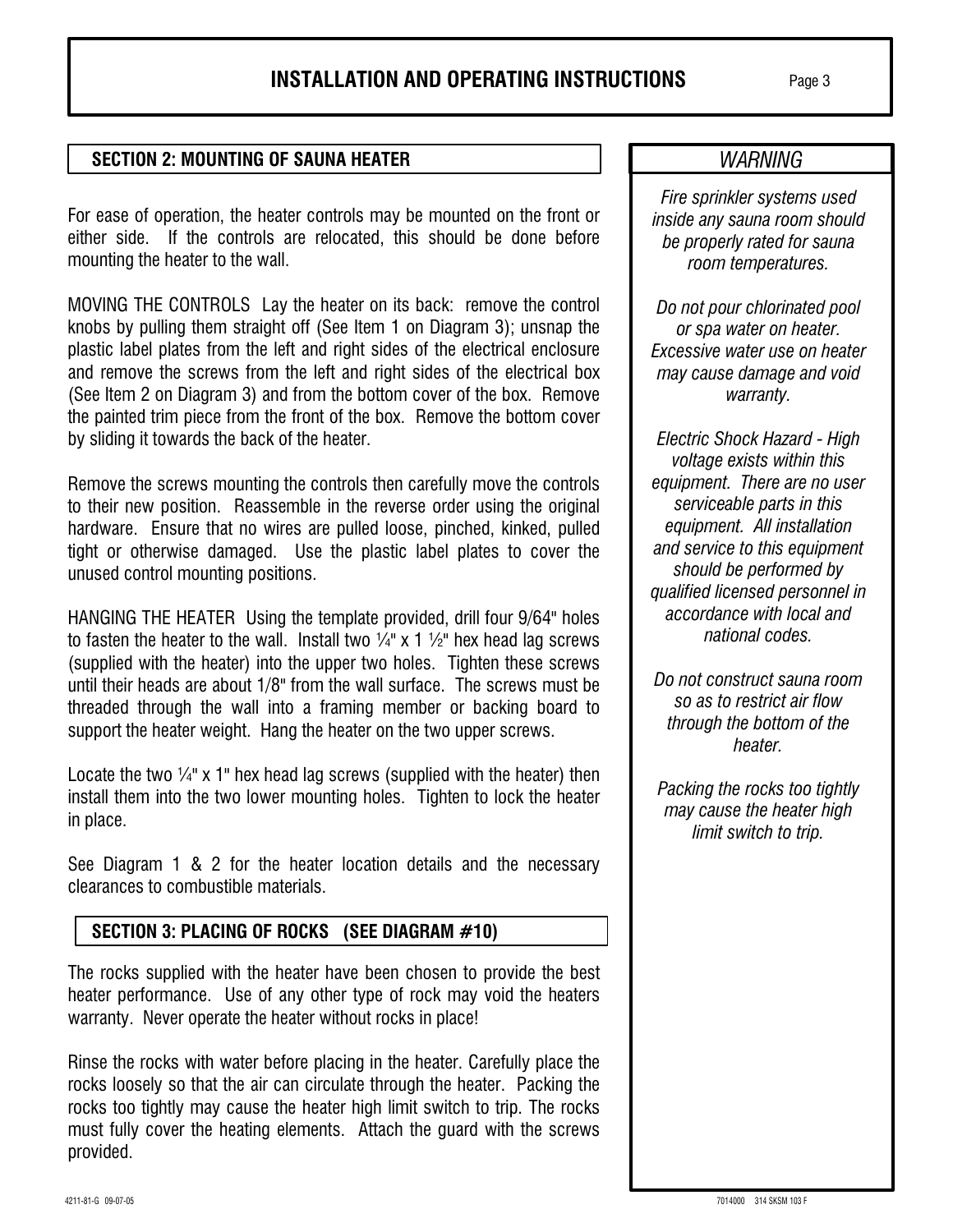## **DIAGRAM 3**

#### **MOVING THE CONTROLS**



- 1. Remove knobs.
- 2. Remove screws on side of heater.

**DIAGRAM 4** 

ONE HOUR OPERATING ZONE FOR 9 HOUR DELAY TIMER This area from "OFF" to "ON" is the operating zone. This is the only time the heater is on.



DELAY ZONE

This area from "9" to "ON" is the delay zone, meaning the heater can be programmed to come on up to nine hours later. The heater will not operate in this area.

# **DIAGRAM 5**

|                                                        | <b>MINIMUM ROOM</b> |                   |               | <b>MAXIMUM ROOM</b> |               |               |              |            |             |                  |
|--------------------------------------------------------|---------------------|-------------------|---------------|---------------------|---------------|---------------|--------------|------------|-------------|------------------|
| <b>HEATER MODEL/</b>                                   |                     |                   | Ceiling       | <b>Volume</b>       | Ceiling       | <b>Volume</b> |              |            |             |                  |
| <b>UL Number</b>                                       | <b>KW</b>           | <b>Floor Area</b> | <b>Height</b> | Cu.Ft.              | <b>Height</b> | Cu.Ft.        | <b>PHASE</b> | <b>VAC</b> | <b>AMPS</b> | <b>WIRE SIZE</b> |
| <b>DESIGNER 4.5B</b><br>$(-3 = 3$ Phase)<br>1712-45-17 | 4.5                 | 16 sq. ft.        | 74"           | 100                 | 96"           | 210           |              | 208        | 21.6        | $10-2$ W/G       |
|                                                        |                     |                   |               |                     |               |               |              | 240        | 18.8        | 10-2 W/G         |
|                                                        |                     |                   |               |                     |               |               | 3            | 208        | 12.5        | 12-3 W/G         |
|                                                        |                     |                   |               |                     |               |               | 3            | 240        | 10.8        | 12-3 W/G         |
| <b>DESIGNER 6.0B</b><br>$(-3 = 3$ Phase)<br>1712-60-17 | 6                   | 28 sq. ft.        | 74"           | 175                 | 96"           | 310           |              | 208        | 28.8        | $8-2$ W/G        |
|                                                        |                     |                   |               |                     |               |               |              | 240        | 25          | 10-2 W/G         |
|                                                        |                     |                   |               |                     |               |               | 3            | 208        | 16.7        | 12-3 W/G         |
|                                                        |                     |                   |               |                     |               |               | 3            | 240        | 14.4        | 12-3 W/G         |
| <b>DESIGNER 8.0B</b><br>$(-3 = 3$ Phase)<br>1712-80-17 | 8                   | 40 sq. ft.        | 74"           | 250                 | 96"           | 425           |              | 208        | 38.5        | $8-2$ W/G        |
|                                                        |                     |                   |               |                     |               |               |              | 240        | 33.3        | 8-2 W/G          |
|                                                        |                     |                   |               |                     |               |               | 3            | 208        | 22.2        | 10-3 W/G         |
|                                                        |                     |                   |               |                     |               |               | 3            | 240        | 19.2        | 10-3 W/G         |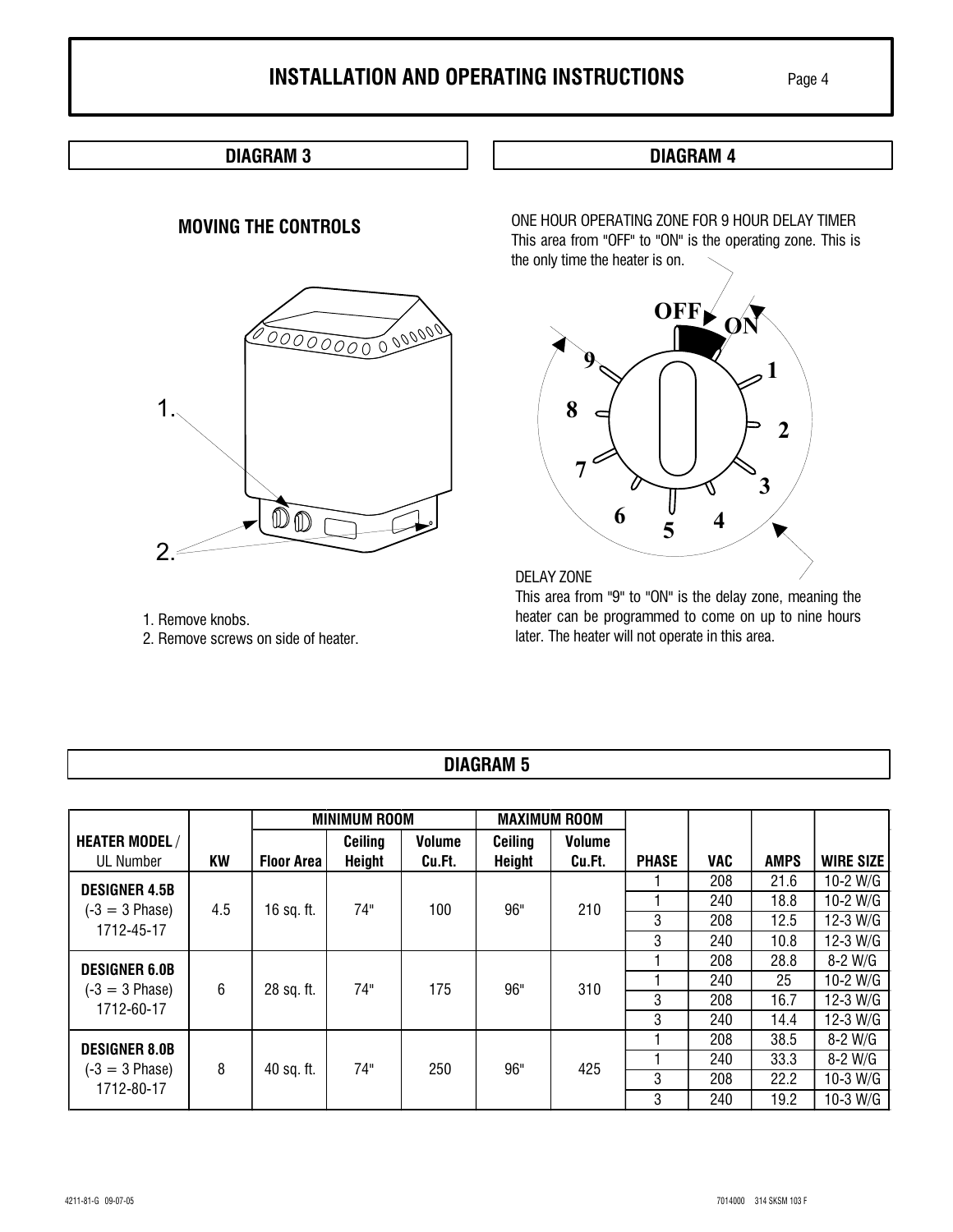#### **SECTION 4: ELECTRICAL HOOK-UP**

Electrical installation must be made by a licensed electrician in accordance with the National Electrical Code and local regulations.

Remove the control knobs by pulling them straight off; unsnap the two plastic label plates from the electrical enclosure and remove the screws from the left and right sides of the electrical box. Remove the painted trim piece from the front of the box. Route the feed wires through the holes provided in the bottom of the heater and connect the wires to the terminal block. To determine the correct wire size, refer to Diagram 5. Use copper supply wire only, suitable for minimum 90 degrees C. The heater must be grounded! See Diagram 6 for proper connections.

#### **SECTION 5: HEATER SCREEN (GUARD RAIL)**

Install a wooden heater guard to prevent the sauna bather from accidentally touching the sauna heater. Install the heater quard rail with the height clearances and dimensions shown in Diagram 8.

#### **SECTION 6: OPERATION**

The heater is provided with a thermostat to adjust the sauna bath temperature and a timer to control when the bath starts and stops. For health and fire safety, never attempt to alter or bypass the timer or thermostat. If the sauna is to be used without an automatic timer provided, an attendant must be present at all times.

SETTING THE TEMPERATURE The temperature can be adjusted by turning the thermostat knob. To raise the temperature, turn the knob clockwise; to lower the temperature, turn the knob counter-clockwise.

SETTING THE TIME If you want the heater to begin heating immediately, turn the dial clockwise past the first marked section labeled "off to 1" (See Diagram 4), then turn the dial back (counter-clockwise) until you feel it "click", near the on position, into the one hour operating zone.

The heater has a "9 plus 1" timer, which means you can set the heater to begin heating after a delay of up to 9 hours.

If you set the timer dial in the "1 to 9" zone, the heater will automatically turn on after the selected delay time has elapsed.

# **WARNING**

Do not locate benches over heater. Minimum clearance of ceiling above heater 44".

Minimum clearance from heater to wooden surfaces (benches, side walls, heater fence etc.) 2 inches. Mounting brackets supplied. Provides proper clearance from wall behind heater

Use only copper wire of the size and type indicated in the **Heater Specification Chart and** the temperature rating indicated on the heater junction box.

All heaters and controls must be grounded per NEC to prevent electrical shock in case of unit failure.

Electrical outlets or receptacle must not be installed in a sauna room.

A guardrail or fence is required around the heater to prevent burns from accidental contact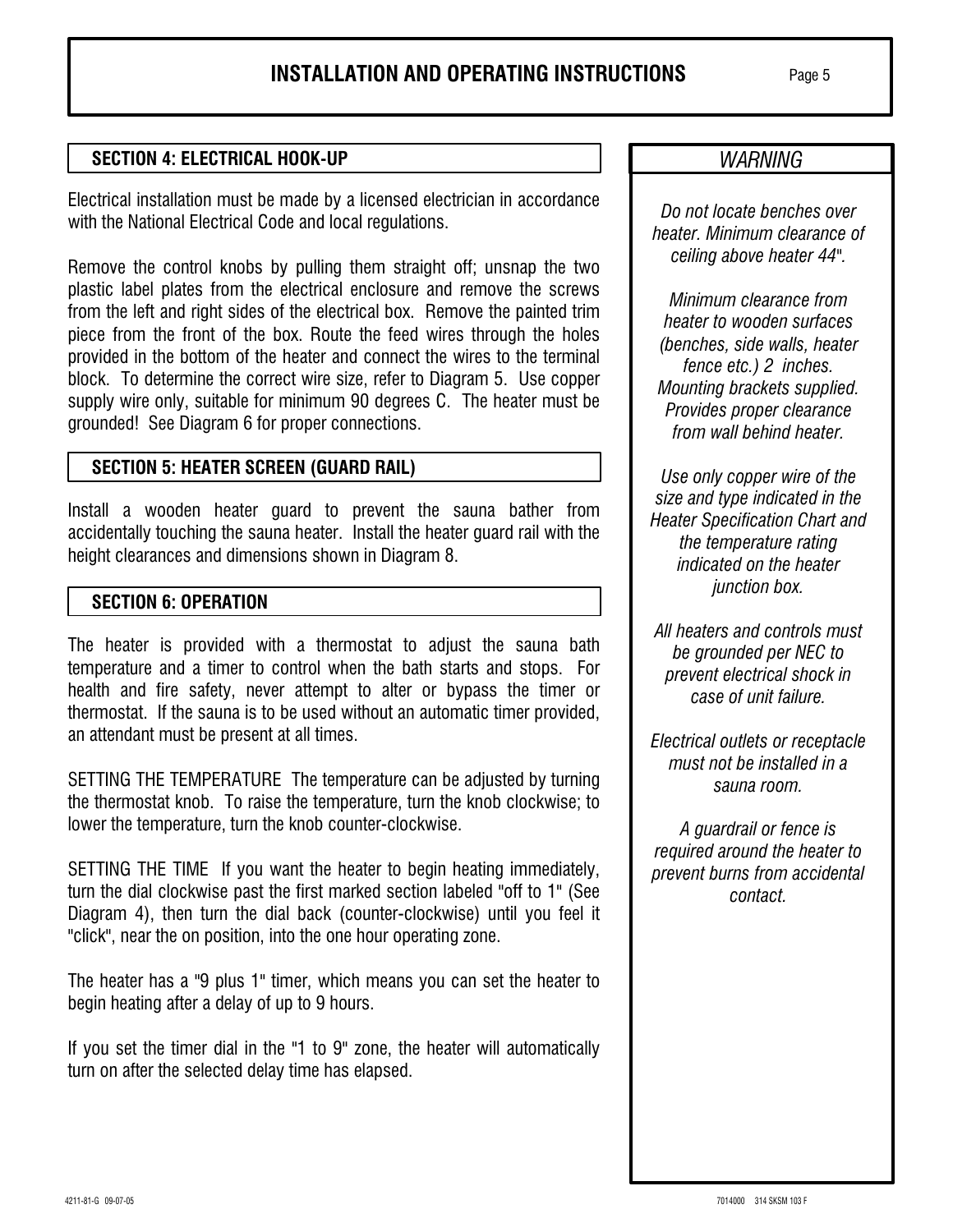#### **DIAGRAM 6**



See Diagram 5 for supply connections copper wire size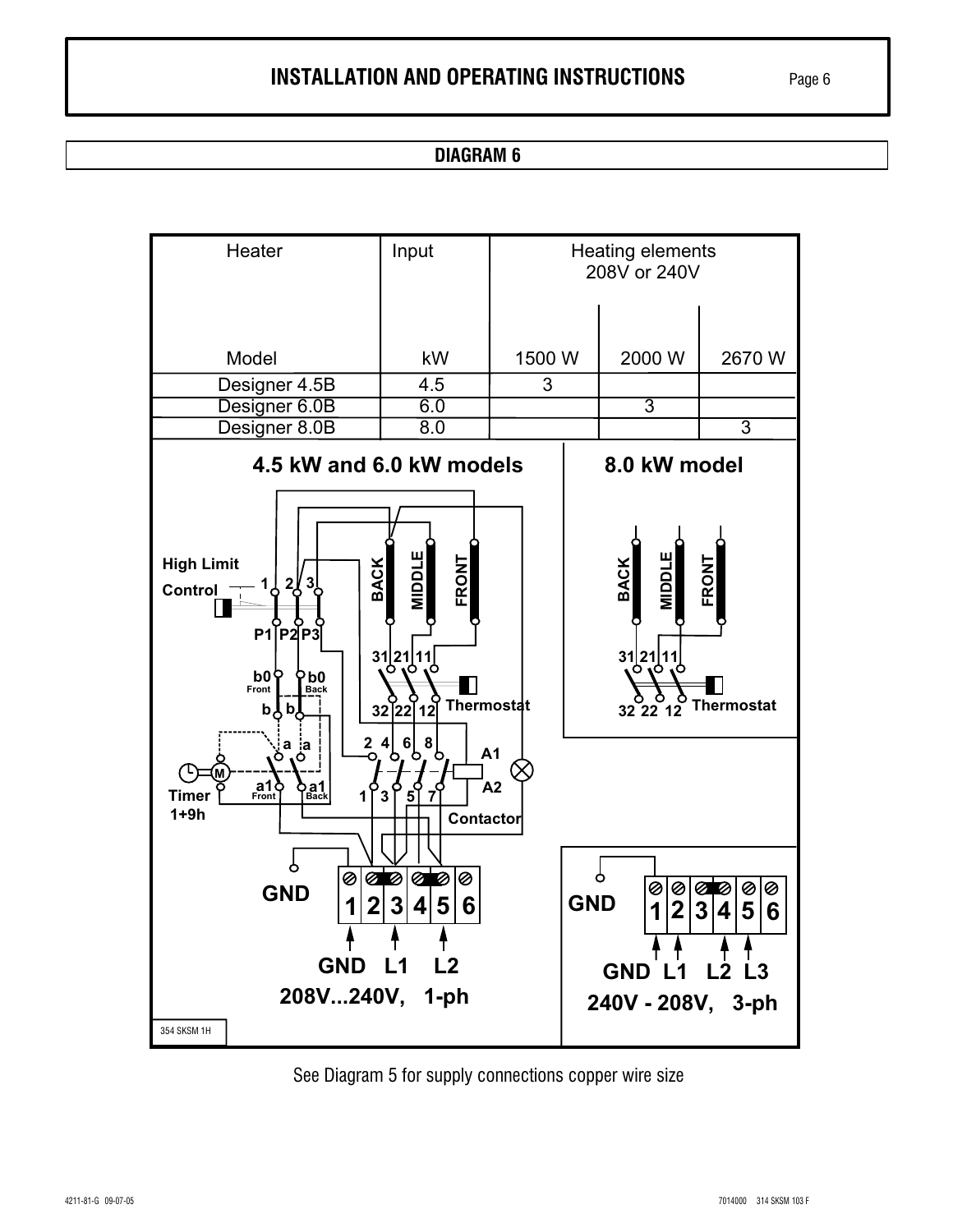Page 7

## **SECTION 7: HIGH LIMIT CONTROL (RESET BUTTON)**

The sauna heater has a built-in high limit control, which automatically turns off the heater if the temperature inside in the sauna room rises to an abnormally high level.

To restart the heater, let the heater cool and turn the timer down to zero (off), then push the reset button on the bottom of the heater. See Item 3 on Diagram 2. If the high limit continually shuts off the heater, contact a service representative at 1-888-780-4427.

#### **SECTION 8: HOW TO TAKE A SAUNA**

ţ

- When taking a sauna, allow time to relax completely.
- Remove clothing and jewelry...if required, wear a towel loosely.
- After 10 minutes or when perspiration begins, leave sauna and relax in dressing area...follow with a cool shower.
- Cooling time should equal time spent in sauna. Enter sauna room again and stay 5 or 10 minutes.
- Repeat the cycle 2 or 3 times; end with a brisk shower...rinse in cool water.
- Dress when completely dry and perspiration has stopped.
- Some sauna bathers enjoy the soothing effect of steam by splashing water on the heated sauna rocks. Use only one dipper full (approx.  $\frac{1}{2}$ ) cup) at a time and take care to keep clear of the steam as it rises off the rocks.
- Do not smoke, exercise or drink alcoholic beverages in the sauna room.
- Do not pour chlorinated pool or spa water on the heater or corrosion damage may result.

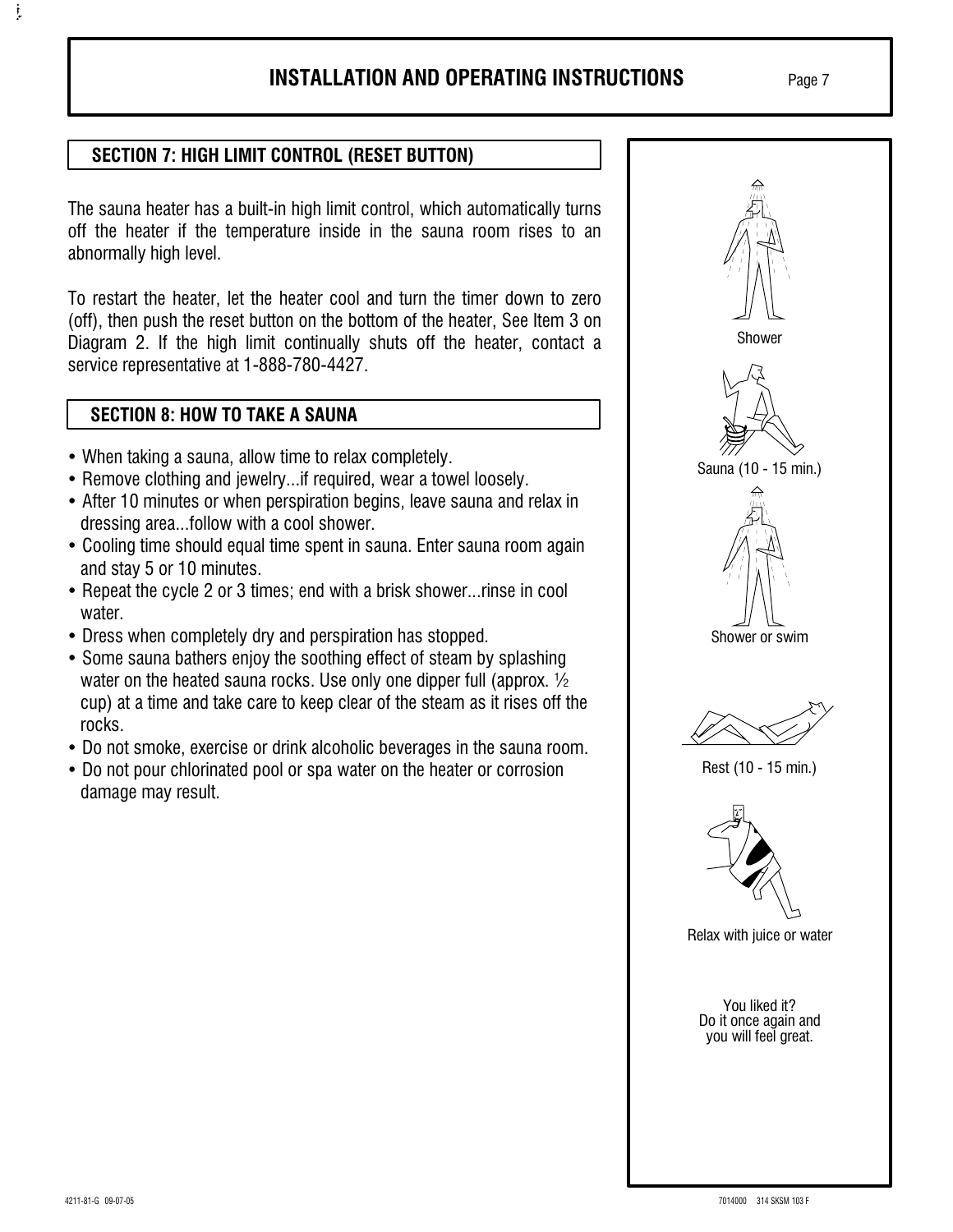# **DIAGRAM 7 DIAGRAM 8 TYPICAL PRE-CUT WALL CONSTRUCTION HEATER SCREEN (GUARD RAIL)** 1/2" wallboard 2x4" framing  $min 2"$ fiberglass insulation foil vapor barrier T&G soft wood Heater screen 1/2" wallboard



- 4. Place rocks loosely in the center 2 sections (see note a).
- 5. Be sure rocks completely cover the elements (see note c).

6. Loosely cover the tops of all elements a minimum of 2" to  $3$ ".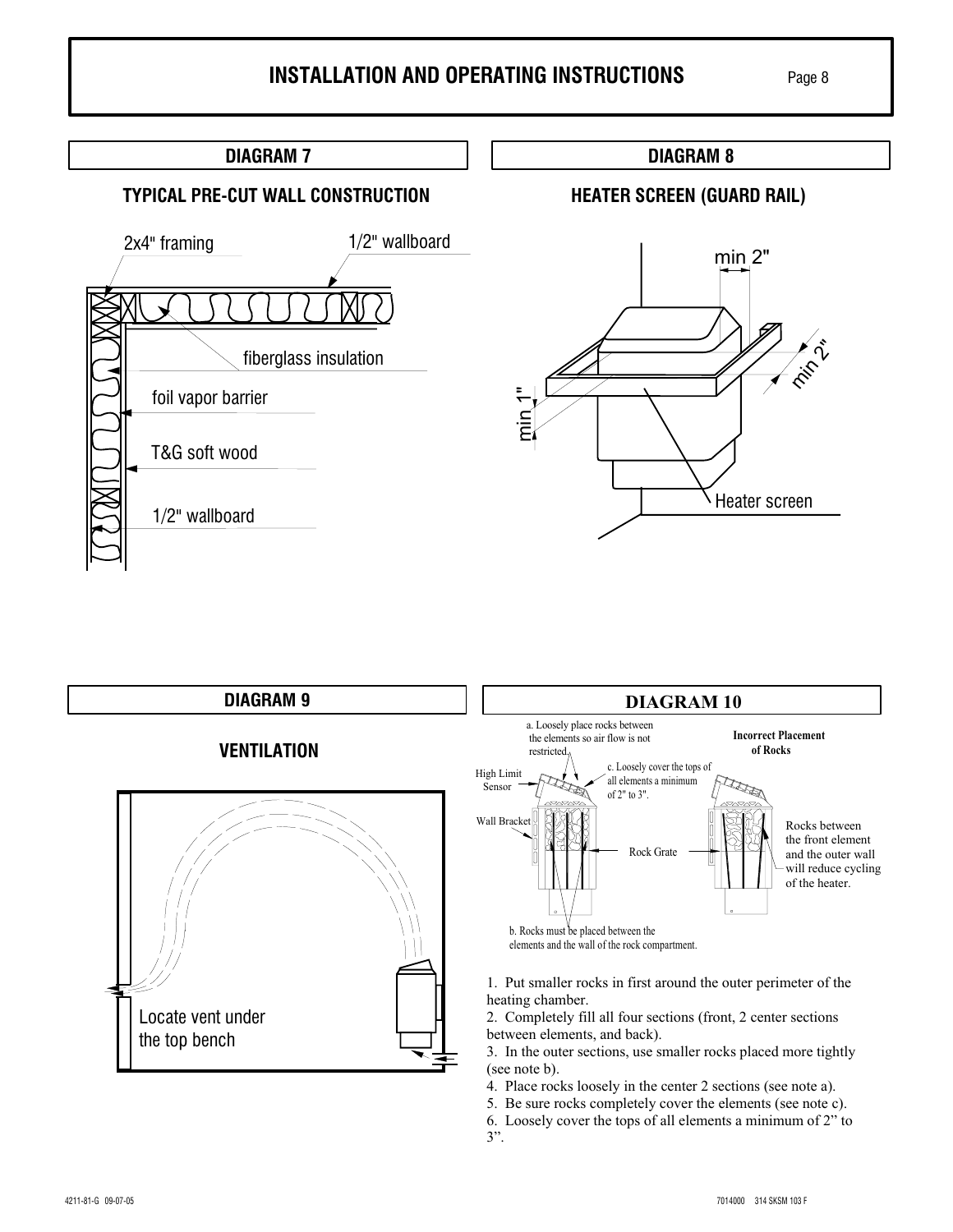WARNING

The "CAUTION" and

#### **SECTION 9: WARNING PLACARDS**

Two metal placards are included in the Installation Instruction Envelope packaged with every Sauna Heater. The CAUTION placard must be attached to the interior wall of the sauna room directly above the heater where it is visible to the bather. The WARNING placard must be attached to the door of the sauna room.

#### **SECTION 10: ROOM CONSTRUCTION**

For safety and reliability, the following rules must be addressed.

- No permanent locking or latch system is to be used on the sauna door.
- Acceptable door fittings are: magnetic catches, friction catches, spring
- or gravity loaded closures. The door must always open outwards.
- No shower may be installed in a sauna room.
- No electrical receptacle shall be installed inside the sauna room.

• The enclosed WARNING: Reduce the risk of overheating ... warning plate must be mounted on or alongside the door outside the sauna room at about eye level.

• The enclosed CAUTION: Reduce the risk of fire ... caution plate must be mounted on the interior wall above the heater.

• The heater should not be operated without its container properly filled with rocks and the rock guard in place.

• If an intercom speaker is installed, it should be away from the heater and as close to the floor as possible.

• If a room light is installed, it should be a surface mounted bracket type. Wall mounted lights should be about 70" above the floor. Ceiling mounted lights should be of an approved type with a junction box that is remote to the fixture itself. Use only a fixture that uses A.F. or fixture type internal wiring. A 60 watt bulb should provide sufficient lighting.

• Fire sprinkler systems installed inside any sauna room should be properly rated for sauna room temperatures.

• Always mount the heater according to these installation instructions.